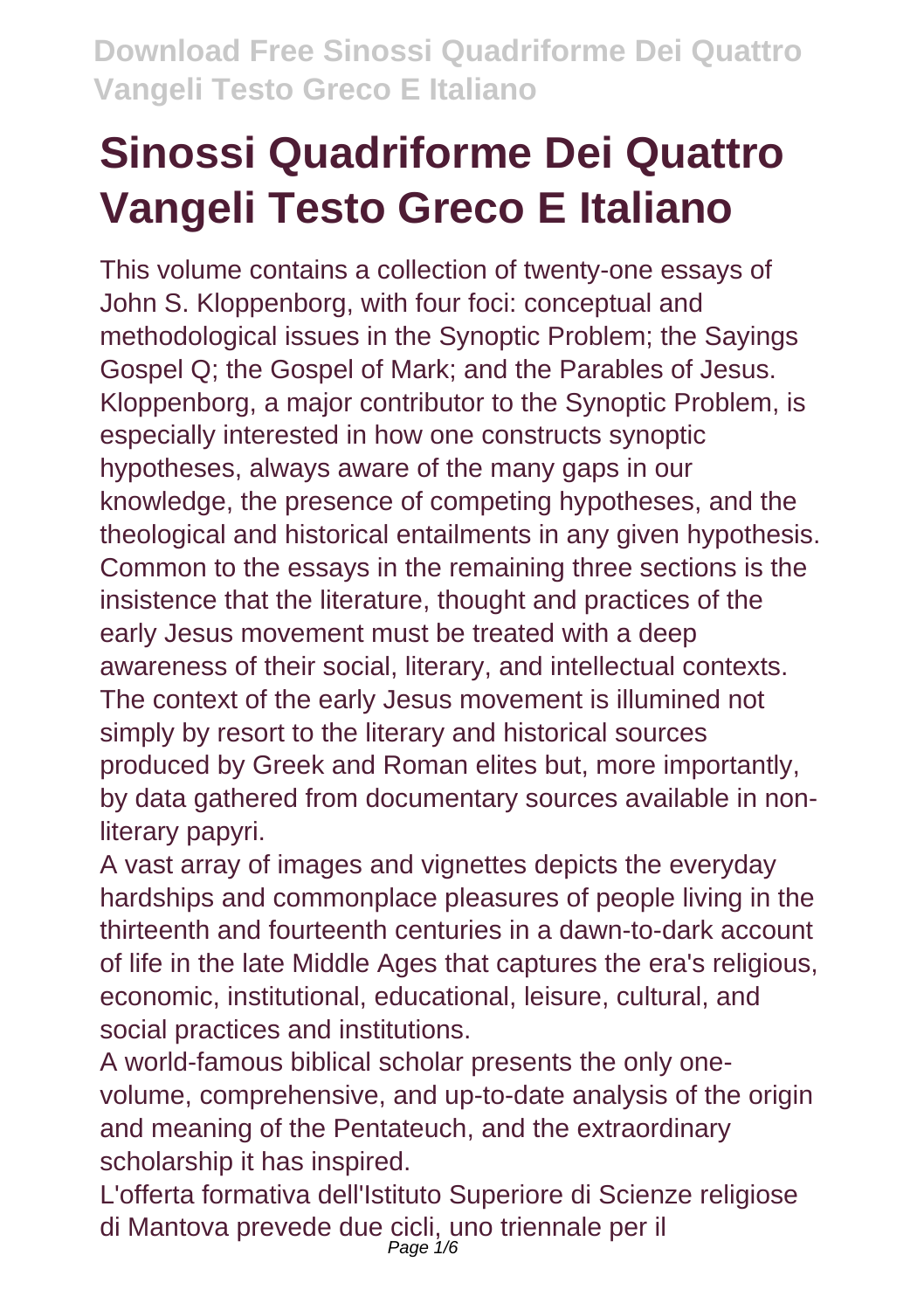conseguimento della Laurea in Scienze Religiose (o Baccalaureato), e uno specialistico biennale per il conseguimento della Laurea Magistrale in Scienze Religiose (o Licenza). Il secondo ciclo comprende due indirizzi di specializzazione: uno pedagogico-didattico per l'insegnamento e uno pastorale-ministeriale. Luke's presentation of the deeds and words of Jesus features an emphasis on Jesus at table unique among the Synoptic Gospels. Luke alone portrays Jesus dining in the house of a Pharisee, and he does this on three separate occasions (7:36-50; 11:37-54; 14:1-24). An analysis of these three scenes and their surrounding narrative contexts reveals that Luke presents Jesus' historical practice of commensality [??????????] as a model for Christian believers struggling to implement that teaching in their own communities. Jesus exhorts his disciples to avoid the trap of the "Pharisaic mindset", which leads to the exclusion of others (and even auto-exclusion) from the communal meal. Excessive scholarly recourse to the Hellenistic symposium genre to interpret these meals ignores the fact that the meal itself is the message for both Jews and Gentiles. The book concludes with a suggestion that the Synoptic manner of portraying Jesus coming, going, and encountering people in need of healing or salvation has its origin in the liturgical life of the early Christian communities. This "Gospel pericopal structure" or "genre of encounter" allows Luke to present meal scenes to the believers gathered to encounter Jesus in the breaking of bread around their shared table (Lk 7:37; 24:31), just as the characters in the written Gospels do. The Bibliography is a comprehensive listing of books and articles concerning some 3,500 Greek New Testament manuscripts,

"Flow Chemistry fills the gap in graduate education by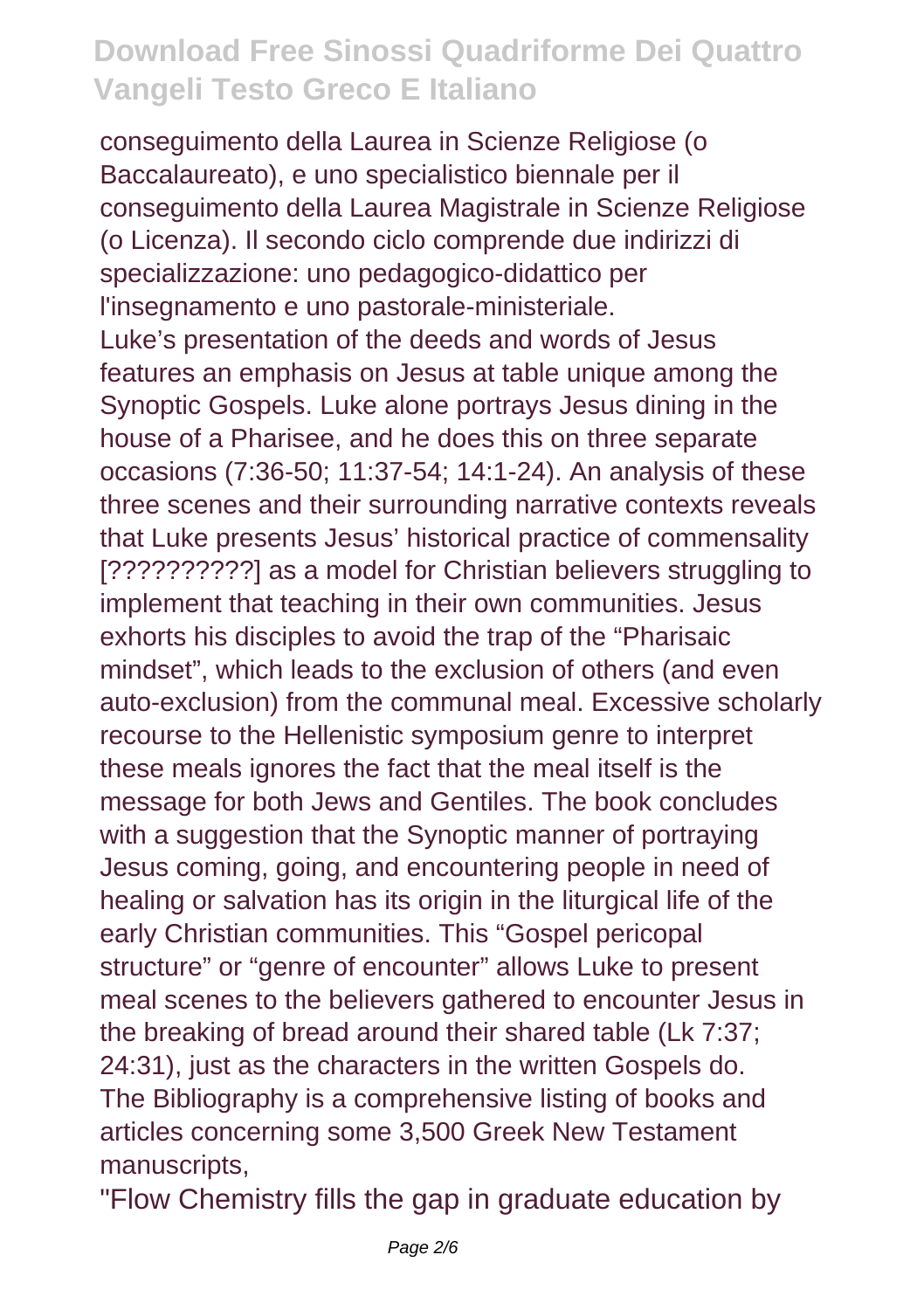covering chemistry and reaction principles along with current practice, including examples of relevant commercial reaction, separation, automation, and analytical equipment. The Editors of Flow Chemistry are commended for having taken the initiative to bring together experts from the field to provide a comprehensive treatment of fundamental and practical considerations underlying flow chemistry. It promises to become a useful study text and as well as reference for the graduate students and practitioners of flow chemistry." Professor Klavs Jensen Massachusetts Institute of Technology, USA Broader theoretical insight in driving a chemical reaction automatically opens the window towards new technologies particularly to flow chemistry. This emerging concept promotes the transformation of present day's organic processes into a more rapid continuous set of synthesis operations, more compatible with the envisioned sustainable world. These two volumes Fundamentals and Applications provide both the theoretical foundation as well as the practical aspects.

Venti saggi di esegesi, ad opera di biblisti formatisi nel Pontificio Istituto Biblico e altri studiosi di livello internazionale, in omaggio a Jean-Noël Aletti per il suo 70° compleanno. I saggi, suddivisi nelle due sezioni Paolo e la retorica e Tra narratologia e teologia biblica, rispecchiano gli interessi propri del lavoro esegetico di Aletti. Il maggior numero di contributi di questa Festschrift (ben tredici) è dedicato al campo paolino, essendo il preminente campo di ricerca di Aletti. La varietà e l'ampiezza di riferimenti, presenti in questi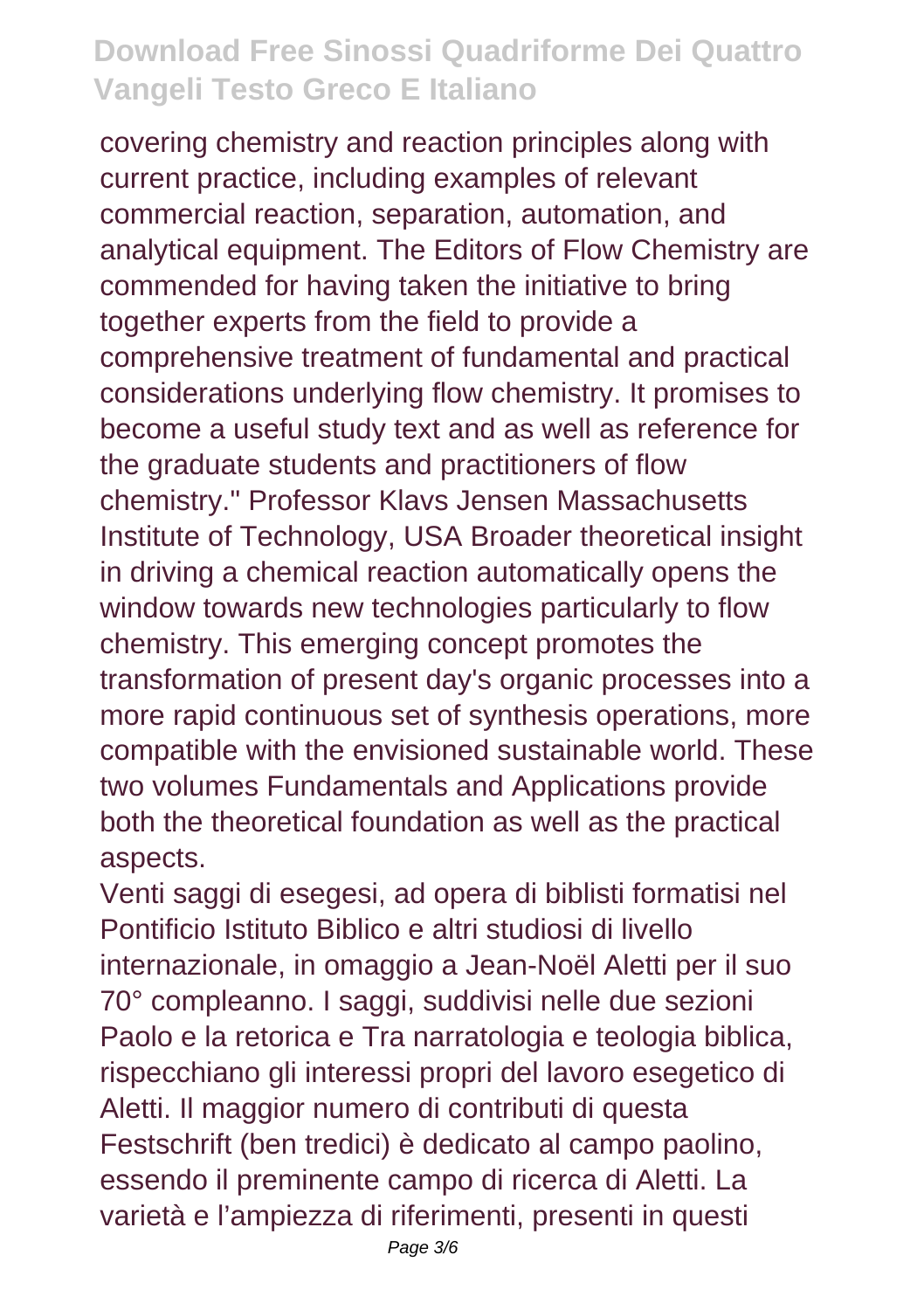scritti, riflettono e rendono un giusto riconoscimento alla varietà e all'ampiezza della ricerca esegetica dello stesso Aletti. Soprattutto per i suoi studi sulla retorica paolina (le cui intuizioni si riflettono anche sull'analisi narratologica da lui condotta), egli può essere annoverato, a buon diritto, maestro della metodologia esegetica. Il titolo del volume, infine, è tratto dall'enunciato programmatico della Lettera ai Romani (1,16-17), allo studio della quale Aletti ha profuso molte energie, confluite in importanti pubblicazioni. Esso intende rammentare il fecondo e necessario legame tra lo studioso e la Parola, nonché il carattere del tutto peculiare di questa, veicolo della potenza salvifica di Dio e mezzo per chiamare alla fede.

Sinossi quadriforme dei quattro vangeli. Testo greco e italianoSinossi quadriforme dei quattro VangeligrecoitalianoAnnuario 2014-2015Lulu.comSynoptic ProblemsCollected EssaysMohr Siebeck In La Famille 13 dans l'évangile de Marc, Didier Lafleur offers an exhaustive survey of the manuscripts which belong to this Greek New Testament first order witness (f13), including the edition of the all extant members, based on quite new collations of the Gospel of Mark. - Dans La Famille 13 dans l'évangile de Marc, Didier Lafleur offre un panorama exhaustif, codicologique et philologique, de cette famille de manuscrits (f13), témoin de premier ordre du Nouveau Testament grec. As a young man, Gerhard Self served as a Nazi prosecutor. After the war he was barred from the judicial system and so became a private investigator. He has never, however, forgotten his complicity in evil. Hired by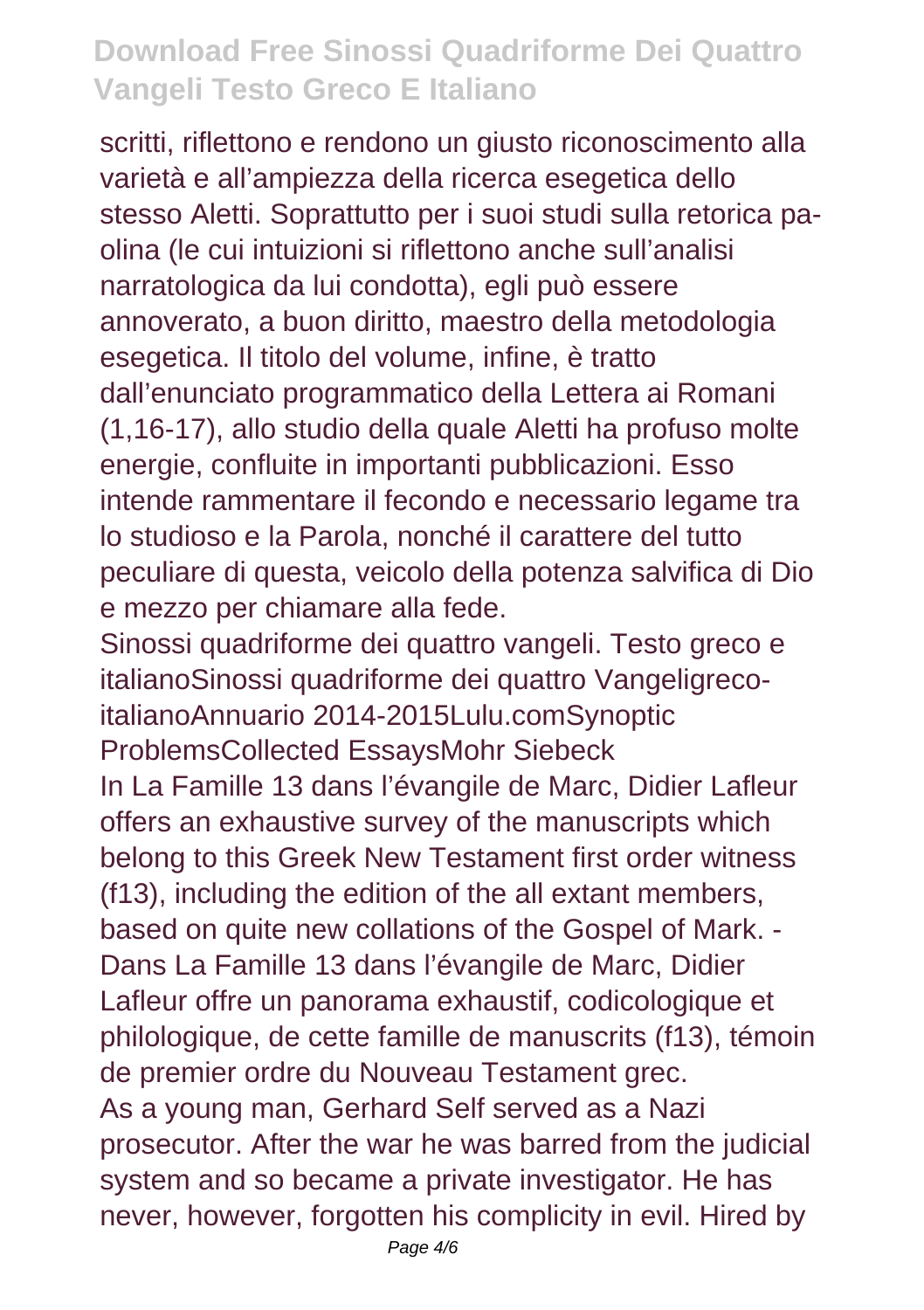a childhood friend, the aging Self searches for a prankish hacker who's invaded the computer system of a Rhineland chemical plant. But his investigation leads to murder, and from there to the charnel house of Germany's past, where the secrets of powerful corporations lie among the bones of numberless dead. What ensues is a taut, psychologically complex, and densely atmospheric moral thriller featuring a shrewd, self-mocking protagonist.

Much-Afraid had been in the service of the Chief Shepherd, whose great flocks were pastured down in the Valley of Humiliation. She lived with her friends and fellow workers Mercy and Peace in a tranquil little white cottage in the village of Much-Trembling. She loved her work and desired intensely to please the Chief Shepherd, but happy as she was in most ways, she was conscious of several things which hindered her in her work and caused her much secret distress and shame. Here is the allegorical tale of Much-Afraid, an everywoman searching for guidance from God to lead her to a higher place.

Le 23 novembre 1964, jour de la promulgation de Lumen Gentium, la constitution dogmatique sur l'Eglise, marque un evenement: c'est la premiere fois dans l'histoire de l'Eglise qu'une assemblee de la Sainte Eglise s'exprime solennellement sur la vie consacree. Le sixieme chapitre de la constitution traite de la signification et de l'essence de la vie religieuse, la reliant au mystere de l'Eglise, peuple de Dieu. Ce texte conciliaire presente la vie religieuse comme un etat canonique, celui du chretien qui tend, dans un institut de perfection, a la charite